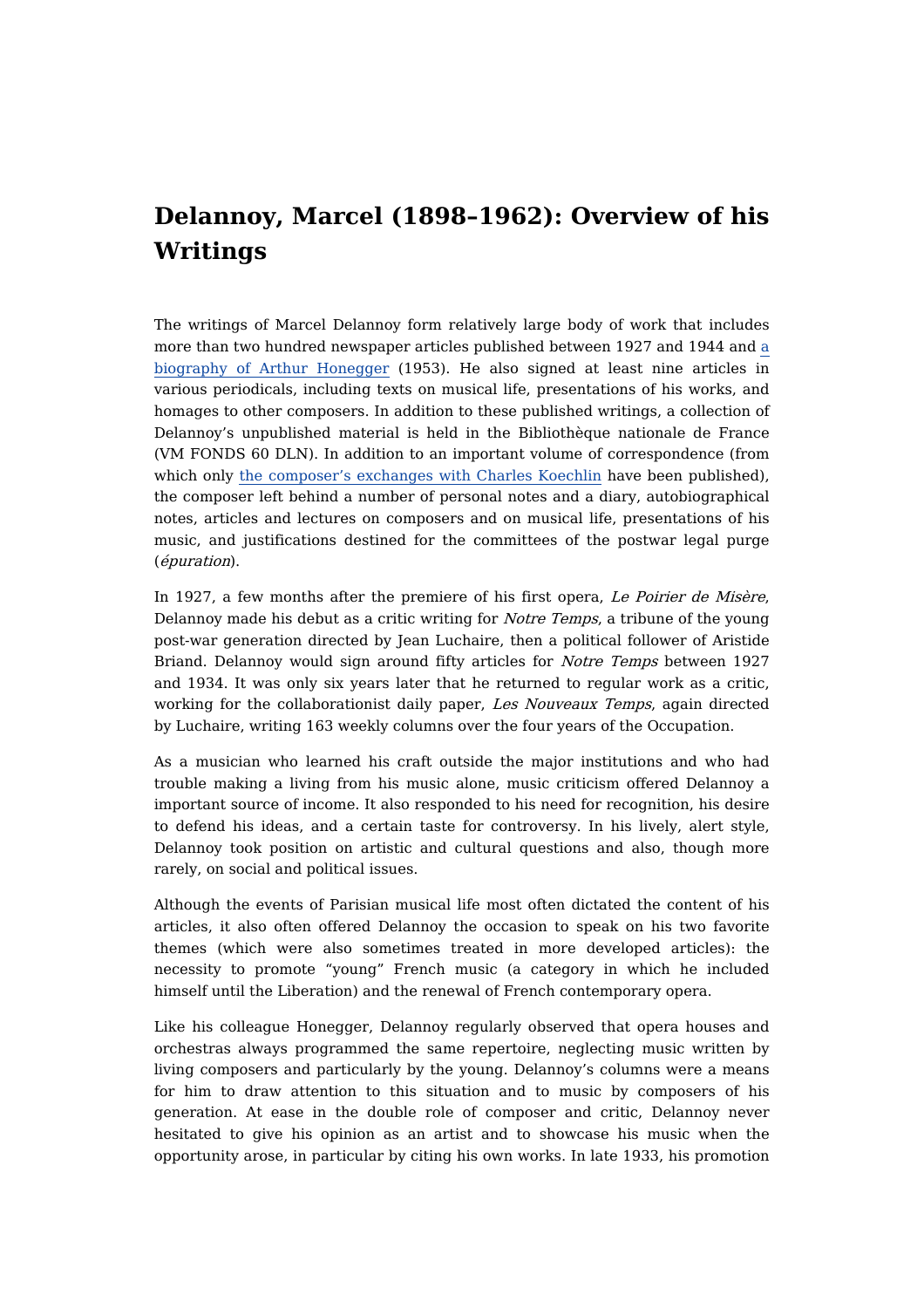of young French composers was coupled with particularly virulent xenophobic and anti-Semitic discourse in which Delannoy accused the Jewish musicians fleeing Nazi Germany of taking the place of the French in Paris. Delannoy also explicitly associated himself with the unfortunately famous "Vive Hitler" shouted by Florent Schmitt during the performance of a work by Kurt Weill at the Salle Pleyel on 26 November 1933, an incident in which he participated and which he sought to justify in the columns of Notre Temps. These anti-Semitic and xenophobic positions were absent from Delannoy's articles written during the Occupation. It must be said that Delannoy was then enjoying a growing recognition and that programming policies, then focused on German and French music, had excluded a number of his earlier competitors. Still, Delannoy wrote favorably about the musical projects of the Reich and Franco-German collaboration in his columns for Les Nouveaux Temps.

An artistic platform, music criticism allowed Delannoy to publicly express his desires for the renewal of operatic theater. According to him, the drame lyrique had led to an impasse and no longer corresponded to the needs of modern musical and theatrical spectacle. The renovation proposed by Delannoy often drew on the number operas of the opéra-comique and Italian opera buffa (Cimarosa in particular), the freely admitted models for his opera *Ginevra* (1938-1942). As a critic he was also an advocate for his own research as a composer, advocating an opera "de demi-caractère" (with the inclusion of spoken word), but also a refusal of complexity, and the search for an eclectic and melodic style drawing its inspiration from popular sources. Delannoy also took regular interest in the new media of record, radio, and cinema, but often expressed his disappointment with the musical achievements of sound film and radio.

Already condemned in 1942 by musicians in the Resistance, Delannoy's articles of the Occupation constituted evidence for his prosecution during his *épuration* trials. At the Liberation, Delannoy's involvement in collaboration resulted in legal measures and professional interdictions that dealt an almost permanent blow to his career. Published in 1953 (and republished in 1986) his biography of Honegger, in which he also mentions his own journey as a musician, is the only published volume of Delannoy's writings.

Cécile Quesney

20/10/2017

## **Further reading :**

Quesney, Cécile, Le compositeur, Vichy et la collaboration. Le cas de Marcel Delannoy, Paris, Vrin, to be published.

Charles Koechlin, Marcel Delannoy : correspondance, présentée et annotée par Cécile Quesney, Les Amis de la musique française, série « Correspondance », Périgueux, 2010, 64 p.